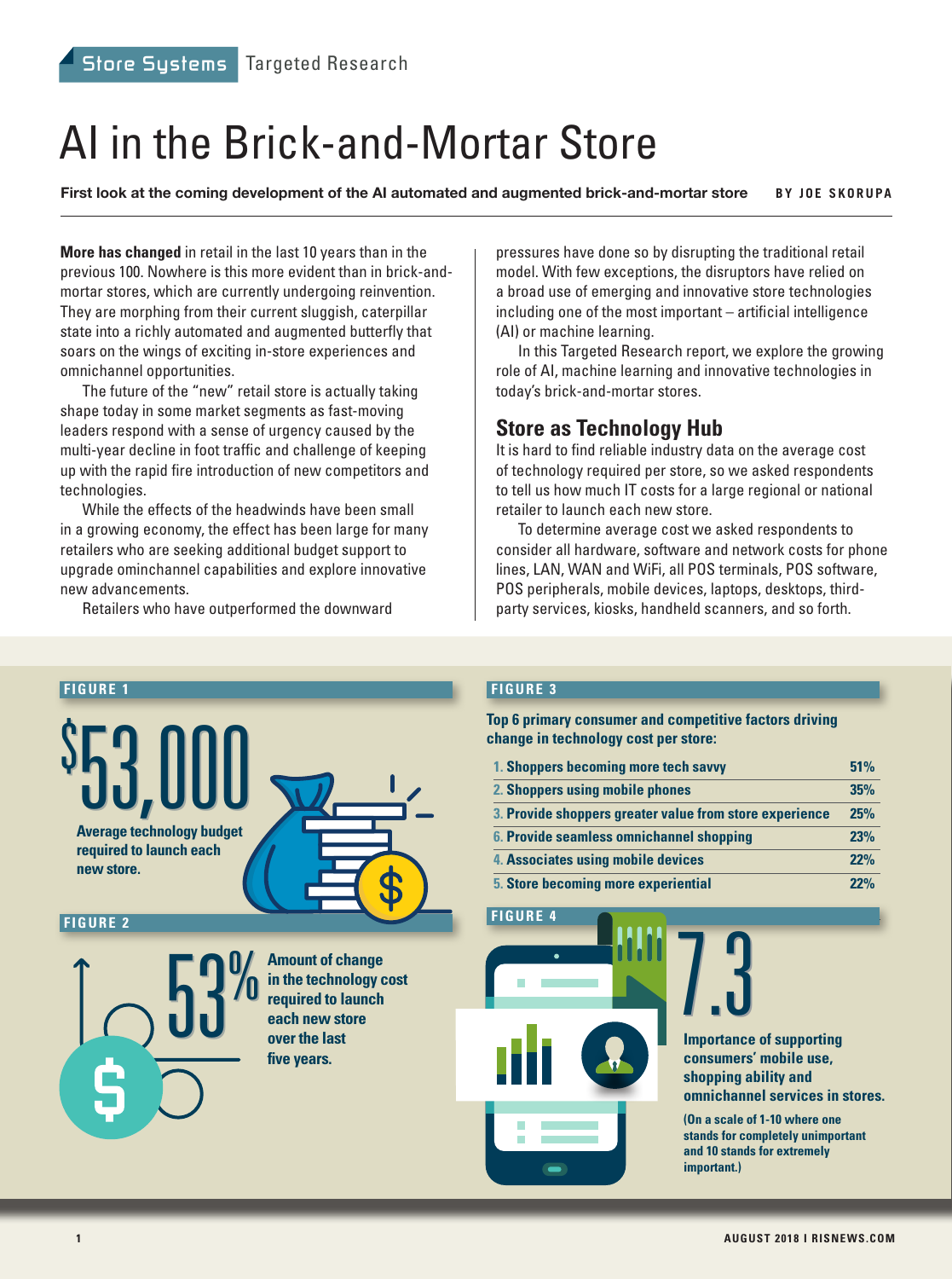We also wanted to get a reliable figure that was the average cost for retailers across the full spectrum of revenue and retail niches, such as apparel, grocery, specialty and mass merchant. What we found is the average cost of IT for each new store is \$53,000. (See Figure 1.)

Is \$53,000 a lot of money to outfit each new store with hardware and software? It is if you plan to open 100 stores in the next couple of years, a bill that will come to \$5.3 million. Also, it is high if you plan to open a pop up store that has a limited lifespan.

However, \$53,000 is a low estimate if your retail segment is supermarkets, mass merchants, or big box. For these large-format, high-volume stores the cost of IT per store could double the overall average.

To go deeper into cost analysis, we also asked retailers if the average cost has gone up or down over the past five years and the answer is up 53%. (See Figure 2.)

This sharp increase demonstrates that over the last few years stores have become growing hubs of technology filled with a long list of hardware, software and network connections.

#### **FIGURE 5**

**Importance of supporting store staff use of mobile devices for customer service, customer support, and sales/ transactions in stores.**

**(On a scale of 1-10 where one stands for completely unimportant and 10 stands for extremely important.)**



#### **FIGURE 6**

**Importance of the role played by mobile devices (both consumers' and store staff) in your stores' efforts to maximize personalized marketing to consumers, including identifying and tracking customer behaviors while in a store.**

 **(Using a 1-10 scale where one stands for completely unimportant and 10 stands for extremely important.)** 6.9

## HUGHES – MANAGED SERVICES THAT DRIVE RETAIL SUCCESS

The Hughes portfolio of fully managed networking and digital media solutions transform Retail organizations into betterconnected, customer-focused enterprises, no matter where your locations are. We design and deliver the right connection to unite your branches, grow customer engagement and better communicate with your employees.

With more than 40 years' experience powering distributed enterprises, leading brands, including 10 of the Top 25 Retailers, count on Hughes to create and operate reliable, secure connections to any location and across all transport types. Hughes is the largest non-carrier business network provider in North America, connecting more than 250,000 business sites and serving the retail, restaurant, retail-petroleum and banking industries.

Hughes managed services simplify IT, drive efficiency, and help deliver business success. We combine the most sophisticated SD-WAN and automation technologies with superior customer support to deliver a zero-touch configuration, installation, and operation environment for our clients. In addition, our digital signage solutions streamline employee training and better connect your business with its customers.

With one expert partner providing all network and digital media needs, Hughes customers spend more time growing their business and less time managing their IT.

**Hughes. Success starts with The Right Connection. For more information: https://www.hughes.com/Retail**

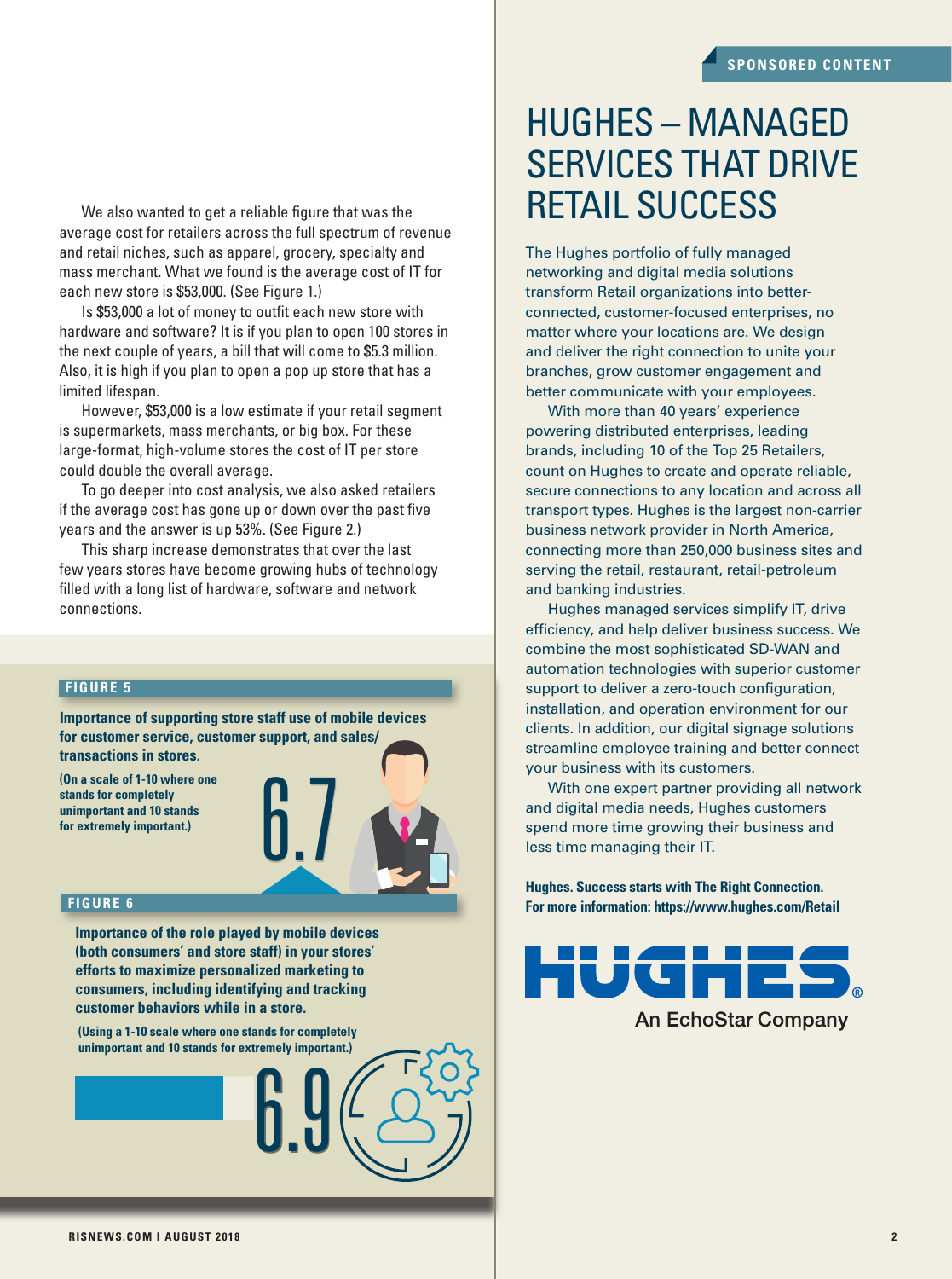The reasons for the rapid growth of technology in stores are many, but chief among them is the challenge of meeting expectations of the tech-savvy shopper, which was chosen by 51% of retailers as the primary driver for increasing the cost of technology installed per store. (See Figure 3.)

Shoppers using mobile phones, which is something tech-savvy shoppers are likely to do, came in second on the tech-driver list (35%). Other tech drivers on the list include: associates using mobile devices, stores becoming more experiential, and providing seamless, omnichannel experiences.

## **Mobility Is the Tip of the Spear**

The importance of mobility in retail from both the shopper and retailer perspectives is indisputable. Or is it?

When we asked several questions that examine the importance of mobile and omnichannel services in stores we found relatively strong support for them, but it was not wholehearted.

For example, when we asked about the importance of supporting consumers' use of mobile devices in stores to provide more omnichannel services (using a 1-10 scale) we received a 7.3 rating. On a scale like this, where one stands for completely unimportant and 10 stands for extremely important, any number above seven indicates strong support. (See Figure 4.)

However, when we asked about the importance of supporting associate's use of in-store mobility we received a lower rating of 6.7. Ratings in the six-point range indicate lukewarm support. This lower rating signals that retailers are still struggling to discover best practices that deliver improved customer service, customer support, and faster sales transactions via mobile devices. (See Figure 5.)

The response was somewhat more optimistic when we asked about the role mobile devices play in maximizing personalized marketing. Here the rating was 6.9, which is just shy of the strong support level. (See Figure 6.)

Clearly, retailers recognize the importance of mobility in stores for both shoppers and associates, but their support is lukewarm. If they were more confident the hurdles associated with effective use could be overcome, their ratings would surely have been higher.

Lack of bandwidth and network resiliency, no doubt, play big roles in the retailer's lack of confidence in mobility implementations. More than half (52%) say their in-store networks are seriously unready today to handle current needs. Just 7% say their networks are completely ready. (See Figure 8.)

How will this change by 2020, which is just 18 months away? By then, 38% of retailers say their in-store networks will be completely ready to handle bandwidth and resiliency needs. The pace of change in retail as a whole,

#### **FIGURE 7**

**Advanced technologies of 'future store' that have realistic potential for becoming part of mainstream stores within 3 years:**

- **1. In-store recommendations engines based on** 
	- **shopper actions/choices**
- **2. Voice command apps for store managers and associates**
- **3. Geolocation/geo-fencing to send messages to shoppers**
- **4. Virtual mirrors for clothing, cosmetics, etc.**
- **5. Shopper tracking in store (MAC address, WiFi log in, etc.)**
- **6. Voice command apps for shoppers**

**How ready is your in-store network bandwidth and resiliency to handle current and future demands with speed and reliability?**

|                          | <b>TODAY</b> | 2020       |  |
|--------------------------|--------------|------------|--|
| <b>Seriously unready</b> | 52%          | 12%        |  |
| <b>Somewhat ready</b>    | 41%          | 50%<br>38% |  |
| <b>Completely ready</b>  | 7%           |            |  |

#### **FIGURE 9**

6.2

6.2

**Importance for automated systems using artificial intelligence to monitor, manage and maintain in-store networks and application performance in real-time.**

**(Using a 1-10 scale where one** 

**stands for completely unimportant and 10 extremely important.)**

#### **FIGURE 10 FIGURE 8**

**Top 6 areas where AI monitoring and managing can help support retail systems in stores:**

- **1. Shopper personalization in real-time**
- **2. Security**
- **3. WiFi for customers**
- **4. WiFi for manager and associates**
- **5. WAN bandwidth**
- **6. Customer identification in real-time**